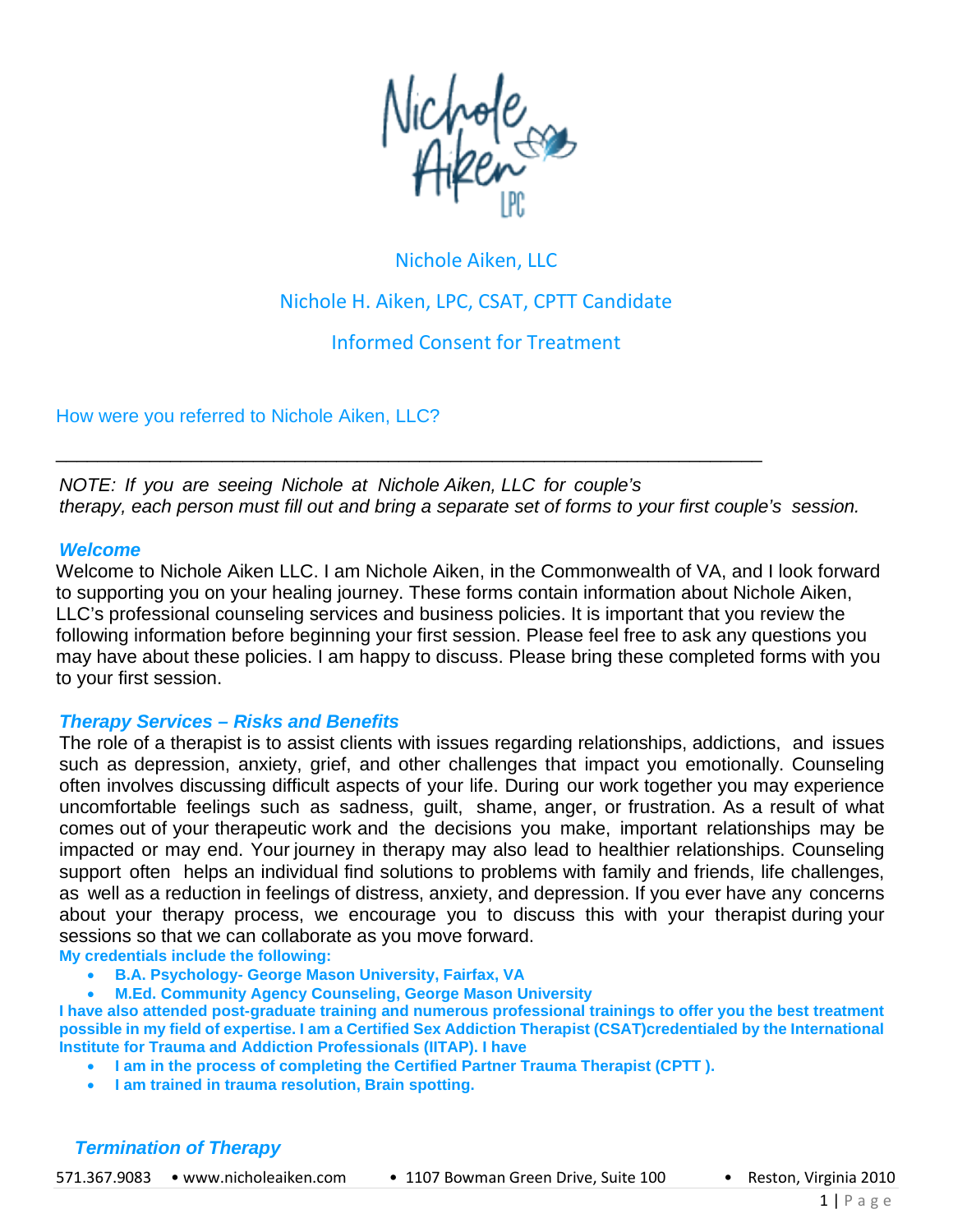You may terminate therapy at any point. When our work comes to a close, we ask that you schedule at least one final session in order to review the work you have done. Occasionally clients return to therapy to process new challenges. If you decide to return in the future, please know that Nichole Aiken, LLC has an open- door policy and welcomes the possibility of working together again.

#### *Length of Therapy*

Therapy is a process that is unique to each client and the challenges they are presenting with. Some presenting issues can be worked on very effectively in a fairly short period of time (10-20 sessions). Other challenges may take much longer. It can be difficult to predict exactly how long therapy will last and this is best discussed in your first session. You and your therapist will put together a treatment plan and goals that you will be working toward. A guideline to remember is if you attend forty 50- minute therapy sessions that is less than an average work week. If you have questions regarding the length of treatment, please feel free to discuss this with your therapist at the start and/or at any point during therapy.

#### *Dual Therapy*

It is unethical for two different therapists to provide counseling for the same client at the same time. Unless there is a compelling clinical reason, a crisis, or a specialized therapy treatment plan that we will be working on, the therapists at Nichole Aiken, LLC do not work with clients who are under the care of another therapist. If you are working with another therapist, please disclose this so that we can discuss next steps. If your therapist has referred you to Nichole Aiken, LLC for specialized treatment (i.e. sex addiction recovery for example), we will need to have a release on file from you in order to coordinate care with your primary therapist and collaborate on a clinical plan that best supports your process.

# *Legal Exceptions to Confidentiality*

Your information is confidential, but there are exceptions. These include: information relating to child abuse (physical, sexual, emotional, neglect), suspected child abuse, elder abuse or neglect, dependent adult abuse, intent to harm self or others, or threats to damage another person's property. Legally, therapists are mandated reporters of abuse or intent to harm another. If you are suicidal or homicidal, I will take all reasonable steps to prevent harm to you or someone else. Legal exceptions to confidentiality are in place to protect your safety and the safety of others. If you are homicidal and make a serious threat to hurt another person, I will contact 911 and make every attempt to warn the intended victim or victims. In addition to these exceptions, if a court issues an order to release records (for example, a divorce hearing or custody hearing), I must abide by the court order and may be compelled to testify under oath, and thus, must answer all questions honestly.

# *Suicide Policy*

If you are suicidal, your therapist will take all reasonable steps to prevent harm to yourself. This may include breaking confidentiality if you pose a serious risk of self-harm to yourself. Your signature indicates that you have read and understand confidentiality and limits to confidentiality:

| <b>Client's Signature:</b> | Date. |
|----------------------------|-------|
|----------------------------|-------|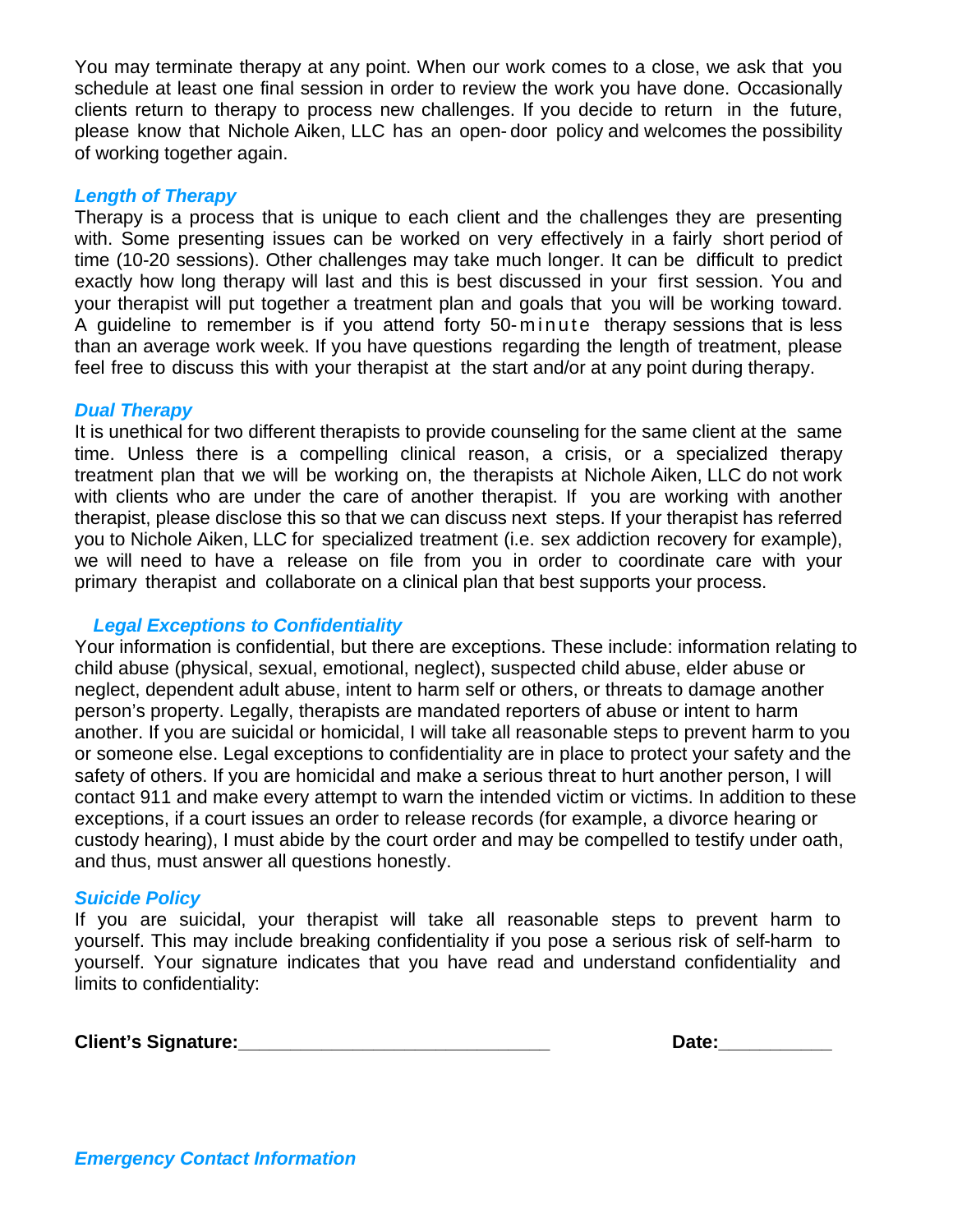In the event of an emergency, please provide a contact person:

| Name:         |              |
|---------------|--------------|
|               |              |
| Relationship: | <b>Phone</b> |

# *No Secrets Policy*

Please note that with couples and family therapy the couple and/or the family is the client (e.g. the treatment unit), **not the individuals**. As such all therapists at Nichole Aiken, LLC practice a **no-secrets policy** when conducting marital/couples/family therapy. This means that confidentiality does not apply between the couple or among family members when one member of the treatment unit requests an individual session or contacts their Nichole Aiken, LLC therapist outside of the therapy session to share a secret. On occasion an individual session may be scheduled to assist in the overall therapy process to the treatment unit (e.g. the couple) and will be scheduled only when mutually agreed upon. Please understand that any information given in the individual sessions **will not** be held in confidence or secret in couples and/or family sessions.

Your therapist will encourage the person holding the secret to share the secret in the following session and will support the client in doing so. Your therapist also reserves the right to share or disclose information revealed by one partner or family member in an individual session to the other partner or family members as deemed appropriate or necessary to support the treatment unit's overall treatment progress and goals. If you are seeking couples therapy, or family therapy, please have each member of the treatment unit fill out and sign an intake form.

# *Sobriety Policy*

We ask that all clients, couples, families, and group members arrive to therapy sober and not under the influence of drugs and/or alcohol. If your therapist notices that you are intoxicated (such as slurred speech, rapid speech, smelling of alcohol, behavior that indicates intoxication with cocaine, prescription drug abuse, marijuana, or other substances) the therapy session will be immediately terminated. We will also assist you in finding a safe ride home (via friend, family member or taxi) as driving while under the influence constitutes a risk to others and is a reportable offense. Once you are safely home, your therapist will reschedule the therapy session where this occurrence will be processed. **You will be charged your full fee for the session if you arrive intoxicated.**

# *Therapy Sessions*

Therapy sessions are typically weekly, and are scheduled in advance. Standard sessions are fifty minutes in length. Longer sessions are available by request and upon availability of my schedule at a prorated fee. Sessions are conducted in my office. If you are unable to attend sessions in person, they may be conducted via videoconference. The fee is the same for each method, as the same amount of time must be blocked out for any therapy session. It is understandable that occasionally you may be late. If you are late to your session, please understand that the session will not extend past your fifty minutes, nor will the time be made up at future sessions, as this will impact other clients. Intake appointments and Brainspotting sessions will be 90 minutes in length.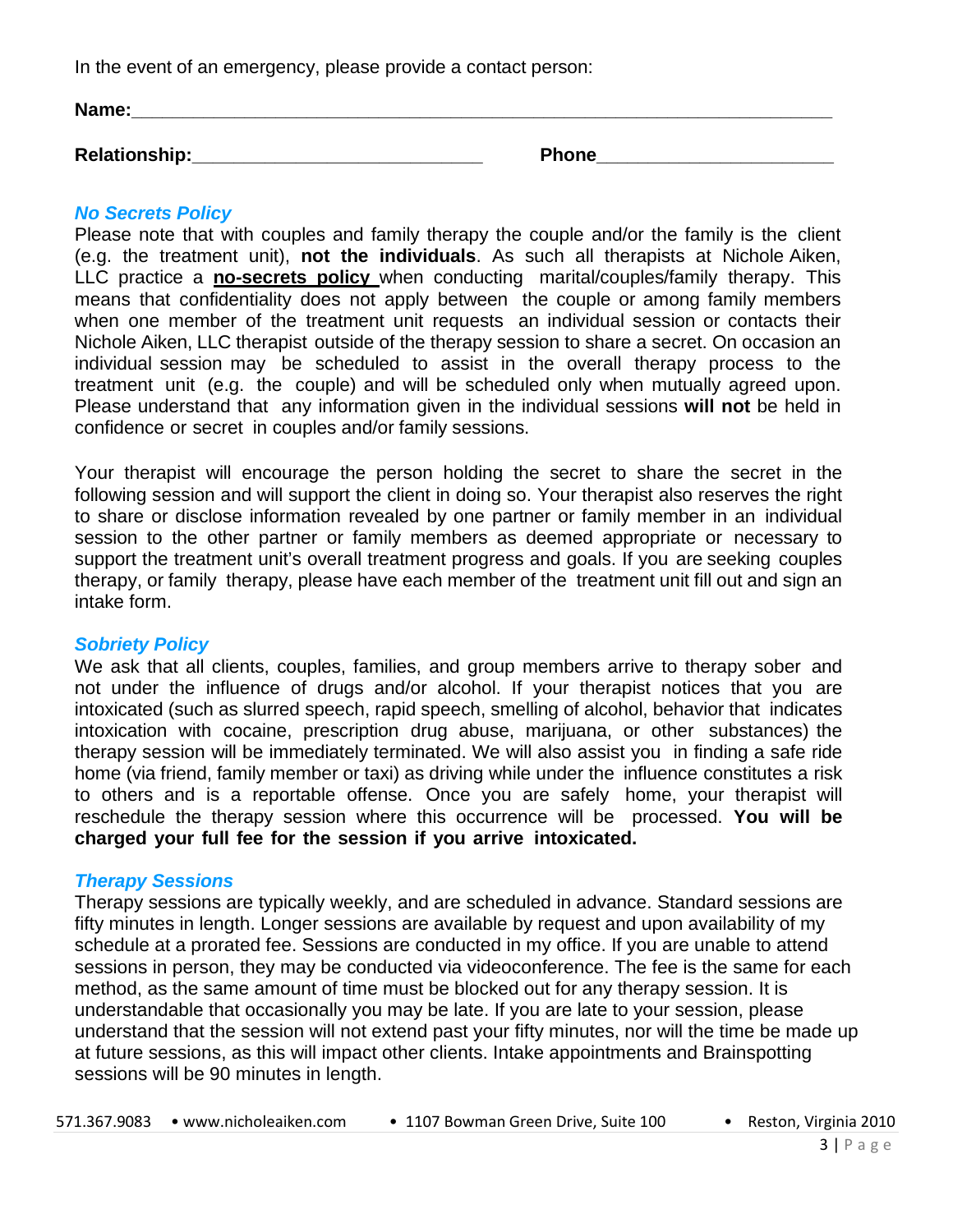# *Therapeutic Approach & Style*

My style is honest, challenging, collaborative, and direct, with solid boundaries and empathy. I will reflect, assist, encourage, and point out incongruent patterns around your actions and words. I will not work harder than you do, nor will I accept responsibility for your choices or consequences. I respect my clients' decisions, and do not often advise or direct my clients, as I believe that you are the expert in your own life and are fully capable of creating the life that you want with support and tools. While I will meet you each step of the way in your therapy process with expertise, accountability, compassion, and empathy, a therapist is not a cure-all, a parent, a friend, or a miracle worker. I will formulate a therapeutic plan collaboratively with you, based on your needs, presenting problems, and the goals you wish to achieve. Because I believe each client bears the responsibility for their choices and meeting their therapy goals, I do not make guarantees for healing. I use a combination of cognitive behavioral, existential, EMDR, and Daring Way™ therapy with most clients.

# **Cognitive Behavioral Therapy (CBT)**

Stresses the role of thinking patterns in how we feel and what we do. It is based on the belief that our thoughts, rather than people or outside events, cause our negative feelings. During CBT, we will work to find the source of negative thinking, and transform those thoughts into a positive, growth-oriented mindset. The ultimate goal of CBT is to replace negative thoughts and actions with productive behaviors that equip you to overcome any difficult moment. As your therapist, I will then help you to modify those thoughts and the behaviors that flow from them. CBT is a structured collaboration between therapist and client, and often calls for homework assignments.

**Existential psychotherapy** is based on the philosophical belief that human beings are fully equipped to create their own meaning and exercise their freedom to choose. As an existential therapist, I encourage clients to face life's anxieties and to start making their own decisions while reflecting on consequences and moving away from fear-based thinking. I will emphasize that along with having the freedom to carve out meaning comes the need to take full responsibility for the consequences of one's decisions.

# **Brainspotting-Trauma Work**

Brainspotting is a powerful, focused treatment method that works by identifying, processing and releasing core neurophysiological sources of emotional/body pain, trauma, dissociation and a variety of other challenging symptoms. Brainspotting is a simultaneous form of diagnosis and treatment, enhanced with Biolateral sound, which is deep, direct, and powerful yet focused and containing.

**Court Reports or Letters** The therapists of Nichole Aiken, LLC do not write legal letters or court reports on behalf of clients involving divorce, custody or other legal matters or lawsuits. We do not write letters pertaining to legal matters to any outside person (i.e. doctor, school, attorney, etc.) or agency regarding your treatment. If a special circumstance arrives where a letter is required by court order, it will require your written consent and will be billed to you at \$25.00 per page and in addition to our hourly fee. We reserve the right to refuse to write letters on your behalf (unless court mandated) if we do not feel this would be in your best interest, if it places us in a dual relationship, or will compromise our therapeutic relationship. We will not write letters on your behalf if you are involved in a lawsuit for any aspect of your personal or professional life, as this places us in a dual relationship, or will compromise our therapeutic relationship.

# **Court Fees:**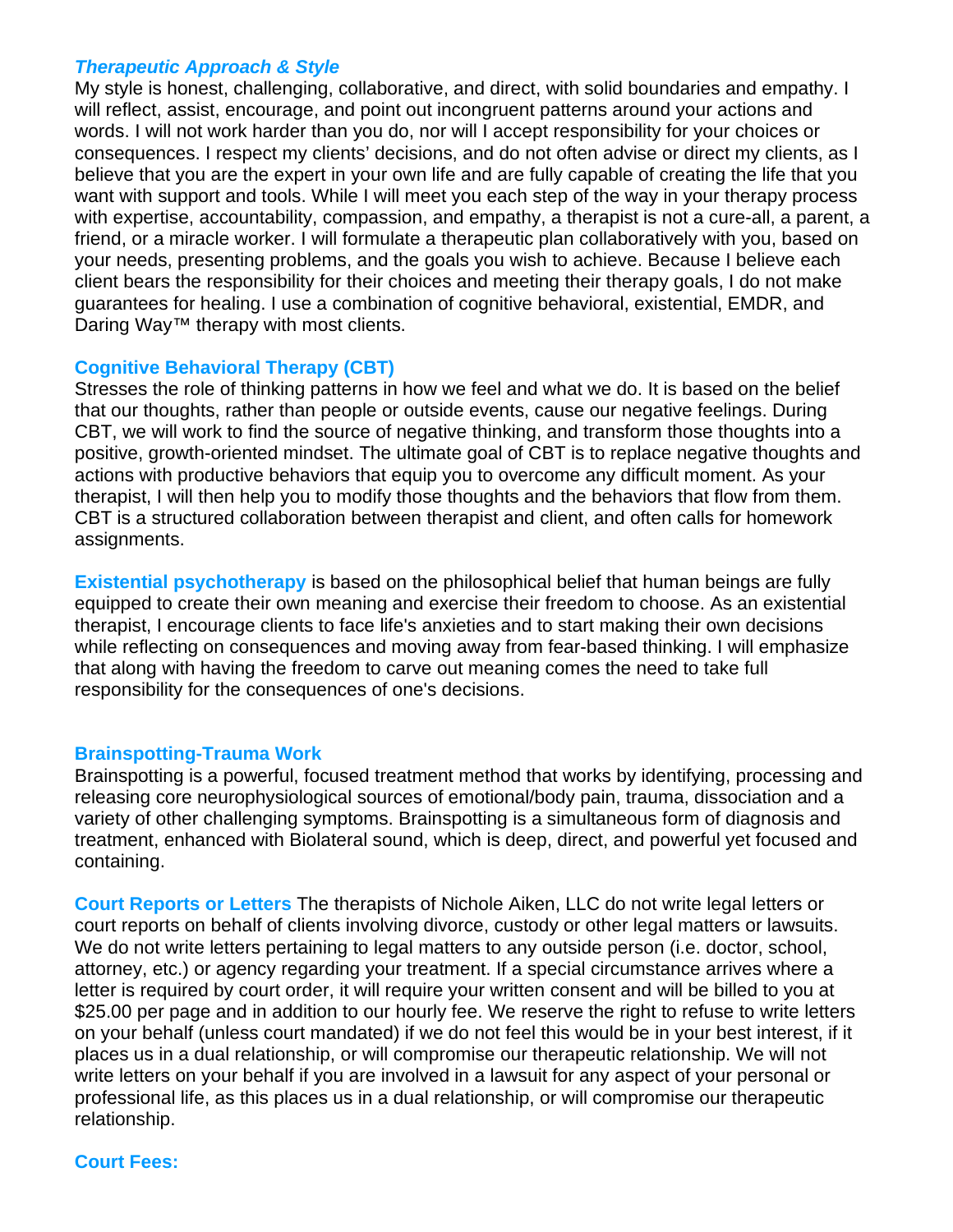If you become involved in legal proceedings that require your therapist's mandated participation, you will be expected to pay for all of your therapist's professional time, including preparation and transportation time and costs, even if called to testify by another party. Because of the time involved and the interruption to my clinical work, you will be charged \$250 per hour for time out of practice, time for preparation, travel time, and attendance at any legal proceeding on your behalf that you will be responsible for. Additionally, if other client sessions must be cancelled, these must be covered at the rate of those sessions and will be billed to you. Court fees can be very expensive so please sign and date below to indicate that you understand your financial responsibility in covering these expenses should your therapist be mandated to go to court for a legal issue you are involved in. A therapist is not a court advocate or friend. A therapist must legally speak truthfully under oath.

#### **Insurance:**

In order for a client to be reimbursed by an insurance company, a diagnosis of the client must be made and submitted to the insurance carrier before the client is reimbursed. Sometimes information about the client's presenting problem and symptoms is required by the insurance company from private therapy records. This information, once released, becomes part of the client's medical records and may impact confidentiality. Because of this, I do not work with health insurance programs. I am glad to provide a "superbill' receipt that you may submit to your insurance company if you wish for possible out-of-network reimbursement. However, I do not fill out forms or work directly with your health care insurance company. Additionally, it is important that you also understand that there is no guarantee that your insurance carrier will cover your therapy sessions. I ask that clients carefully consider this before we begin our work together. If you choose to work with me, my policy is fee-for-service, as described. I understand Nichole Aiken, LLC 's insurance policy and agree to it.

#### **Fees**

The fee for my individual counseling services is \$170 per fifty-minute session. This fee is the same for in office, teletherapy (phone sessions), Zoom/VSEE- Skype Sessions, or couples therapy. Intake appointments (your initial appointment) are \$195 and brainspotting sessions are \$195. If you need or want extended sessions for either seventy-five (one and one-half sessions) or one hundred minutes (double session), this fee will be prorated. Fees are reviewed annually and may increase periodically. The increase will be discussed with you, and a thirty-day notice will be given prior to the increase. I will be happy to answer any questions you may have about this fee agreement.

There are 2 sliding scale fee session spots for each therapist which may be filled at any point in time. If you are not able to afford the fee even if the sliding scale is available, we will not be able to work together, but we will be happy to provide you with three (3) therapy referrals for low cost clinics that offer lower fees. If you utilize the LCC sliding scale, from time to time we will revisit your fee and discuss a possible increase. Should your financial situation improve, your therapist will then discuss an increase in your fee that either meets or is closer to the full fee.

**(PLEASE NOTE: Fees are agreed upon per each client's financial consideration and prior to your first session. Disclosing client fees or discussing your client fee among other LCC clients or in a LCC group is an unethical therapeutic practice and is a breach of confidentiality**.)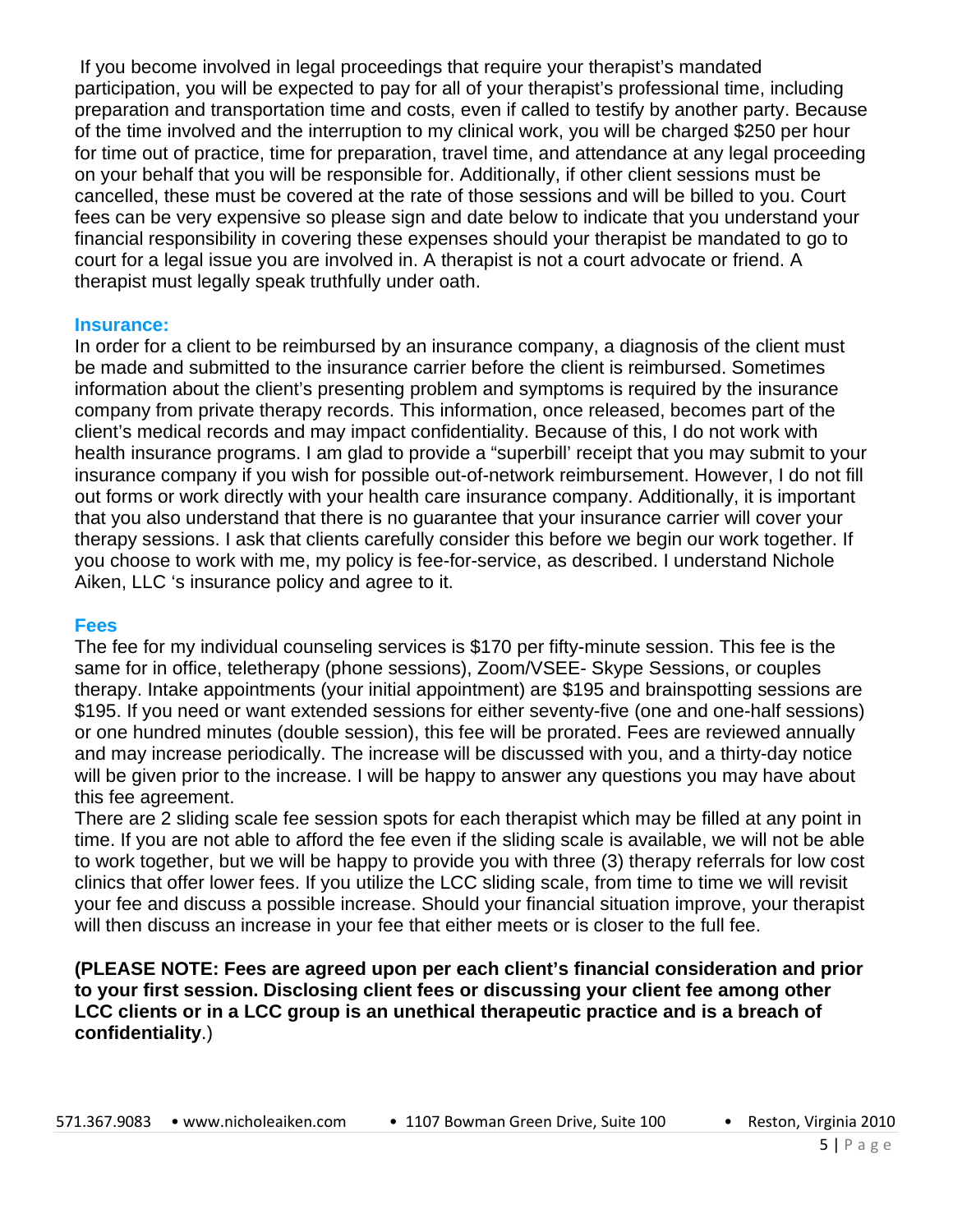#### **Session Payments**

I customarily charge clients for my services on a weekly basis following the time of their session Sessions are paid via Visa, MasterCard, American Express or Discover; debit or credit card. Credit card information is stored securely and is password protected. You may also pay by check. If a check is returned, you will be financially responsible for all bank charges incurred as a result of the returned check. Some clients prefer to pay by cash for privacy. If you choose to do this, please bring the exact cash amount for your session fee, as I do not keep cash at the office. Charges for unpaid services may be turned over to a collection agency, which compromises confidentiality. I do not carry over session payments from week-to-week or extend credit, as this could constitute an unethical "debtor/creditor" dual relationship and ultimately impact our therapeutic relationship.

# **Weapons Policy:**

In order to ensure a safe environment for employees and customers, Nichole Aiken, LLC prohibits the wearing, transporting, storage, or presence of firearms or other dangerous weapons in my facilities or on my property. A client or visitor who violates this policy may be removed from the property and reported to police authorities. Possession of a valid concealed weapons permit is not an exemption under this policy.

I understand Nichole Aiken, LLC's weapons policy and agree to it.

# **Cancellation Policy**

Notification of cancelled appointments, scheduled but not attended, must be made Forty-eight hours prior to the appointment time. If you miss an appointment without notification, you will be charged on the credit or debit card you provide on the intake form. If you have set up a recurring appointment (for example, you are scheduled every other Friday at 11 a.m.) and you miss that appointment and fail to give me forty-eight hours' notice, you will be charged for the missed session and automatically rescheduled for the following session at the agreed upon time unless you notify me otherwise. If you miss the second session without notifying me, you will be charged for that session and your recurring appointments will be cancelled unless you contact me and schedule another appointment. In addition, this notification extends to seventy-two hours when applied to an appointment on a Monday. I will need to know by the prior Friday if you will not attend your Monday appointment. You will be sent an email reminder two days prior to your appointment. Please make sure that these reminders are not being sent to your spam folder. You are responsible for keeping track of and attending your sessions. Thank you for respecting this clinical boundary, as my professional time for your session has been set aside specifically for you.

# **Consent for email and text messaging:**

I consent to allow Nichole Aiken, LPC to use unsecured email and mobile phone text messaging to transmit to me information related to the scheduling of meetings or other appointments and information related to billing and payment. This authorization is for the period I am in treatment at Nichole Aiken, LLC and for sixty days following my termination of treatment. I have been informed of the risks, including, but not limited to, my confidentiality in treatment, and of transmitting my protected health information by unsecured means. I acknowledge the risks and release Nichole Aiken, LPC and Nichole Aiken, LLC from liability for the risk to my confidentiality. I understand that I am not required to consent to receive email or text messages in order to receive treatment, and that I may terminate this consent at any time.

**Consent for email appointment reminders**: I send clients automated appointment reminder emails through our electronic records keeping system, Therapy Notes. These appointment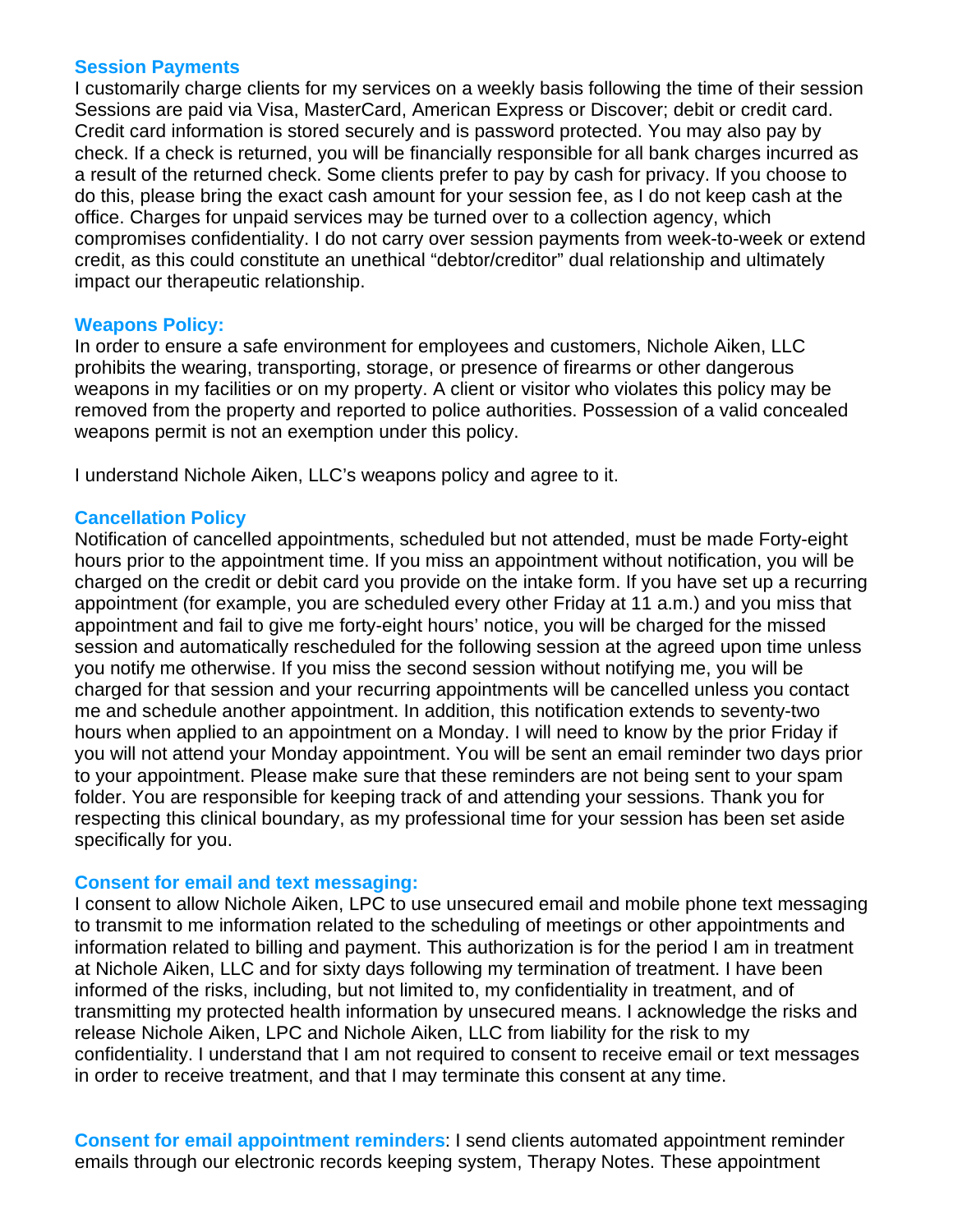reminders are sent forty-eight hours prior to your appointment. Appointment reminder emails are subject to the same confidentiality risks as all other emails and texts.

I consent to allow Nichole Aiken, LLC to send me automated appointment reminders by email.

### **Telephone calls**

Sometimes clients need to reach out between sessions. I am happy to provide whatever a few minutes on the phone can help a client with-- holding space, empathy, counsel, or advice. Any telephone conversations that go longer than ten minutes become billable time. If we talk on the telephone for longer than ten minutes, you will be billed in increments of quarter hours at a prorated rate at my fifty-minute fee

#### **Policy Regarding Internet, Professional, and/or Social Networking Sites**

On the topic of Social Media and Internet Sites, our primary concern is your privacy. If you follow your Nichole Aiken, LLC therapist on a site like Twitter or Facebook for example, please note that your Nichole Aiken, LLC therapist will not follow you back. Casual viewing of clients' online content outside of the therapy session can create confusion in regard to whether it is being done as a part of treatment and viewing your online activities without our explicit arrangement towards a specific purpose could potentially have a negative influence on our working relationship.

#### **Email Policy**

The staff at Nichole Aiken, LLC prefer using email only to arrange or modify appointments. Please do not email content related to your therapy sessions, letters to read, blogs, videos, as email is not completely secure or confidential.

# **Illness Policy**

When a private practice therapist is consistently exposed to cold and flu viruses in the office and becomes ill as a result, the office closes, sessions and groups are cancelled, and everyone suffers. In order to maintain good health and create a safe and relatively germ free environment we ask that clients was are experiencing any stage of illness to respect safety boundaries and to conduct their sessions via telehealth or phone until they are recovered completely. I understand that my therapist may ask that my session be conducted via telehealth or phone if I myself or my therapist is ill or recovering from a contagious flu virus.

*Thank you for the referral; We are honored by your trust and confidence.*

# **(Please proceed to the next section and fill out the following information in full.)**

# **New Client Intake**

571.367.9083 • [www.nicholeaiken.com](http://www.nicholeaiken.com/) • 1107 Bowman Green Drive, Suite 100 • Reston, Virginia 2010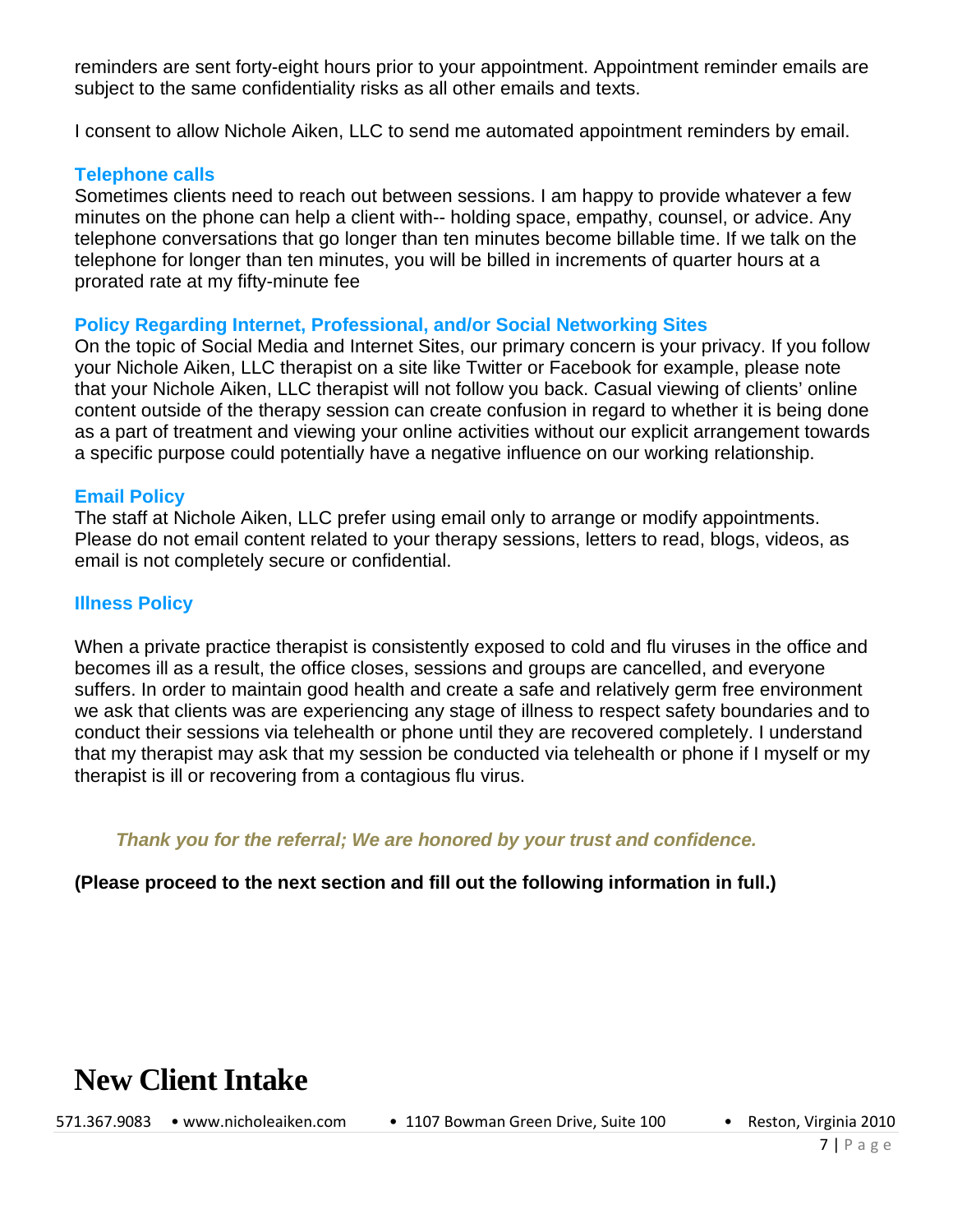|    | Please enter your information.                                                                                                                                                                                                                  |                                                                                                      |
|----|-------------------------------------------------------------------------------------------------------------------------------------------------------------------------------------------------------------------------------------------------|------------------------------------------------------------------------------------------------------|
|    |                                                                                                                                                                                                                                                 | First Name: _______________________Middle Initials: ______ Last Name: ______________________________ |
|    | Date of Birth: ___________________                                                                                                                                                                                                              |                                                                                                      |
|    | Gender:                                                                                                                                                                                                                                         |                                                                                                      |
|    | $\Box$ Female $\Box$ Male                                                                                                                                                                                                                       |                                                                                                      |
|    |                                                                                                                                                                                                                                                 |                                                                                                      |
|    | Apt./Unit #:_________                                                                                                                                                                                                                           |                                                                                                      |
|    |                                                                                                                                                                                                                                                 |                                                                                                      |
|    |                                                                                                                                                                                                                                                 |                                                                                                      |
|    |                                                                                                                                                                                                                                                 |                                                                                                      |
|    | 1. Preferred contact method:<br>$\Box$ Mobile $\Box$ Home Phone $\Box$ Work $\Box$ Phone Email:<br>Do we have your permission to contact you via (please check on all that work for you):<br>$\Box$ Voice mail $\Box$ Text message $\Box$ Email |                                                                                                      |
|    | Details, if applicable:                                                                                                                                                                                                                         |                                                                                                      |
|    |                                                                                                                                                                                                                                                 |                                                                                                      |
|    |                                                                                                                                                                                                                                                 |                                                                                                      |
| 2. | for you, and in what ways do your current difficulties affect you?                                                                                                                                                                              | Please describe what has led you to seek counseling now. How long has this been a problem            |
|    |                                                                                                                                                                                                                                                 |                                                                                                      |
|    |                                                                                                                                                                                                                                                 |                                                                                                      |

 3. Please describe what has led you to seek counseling now. How long has this been a problem for you, and in what ways do your current difficulties affect you?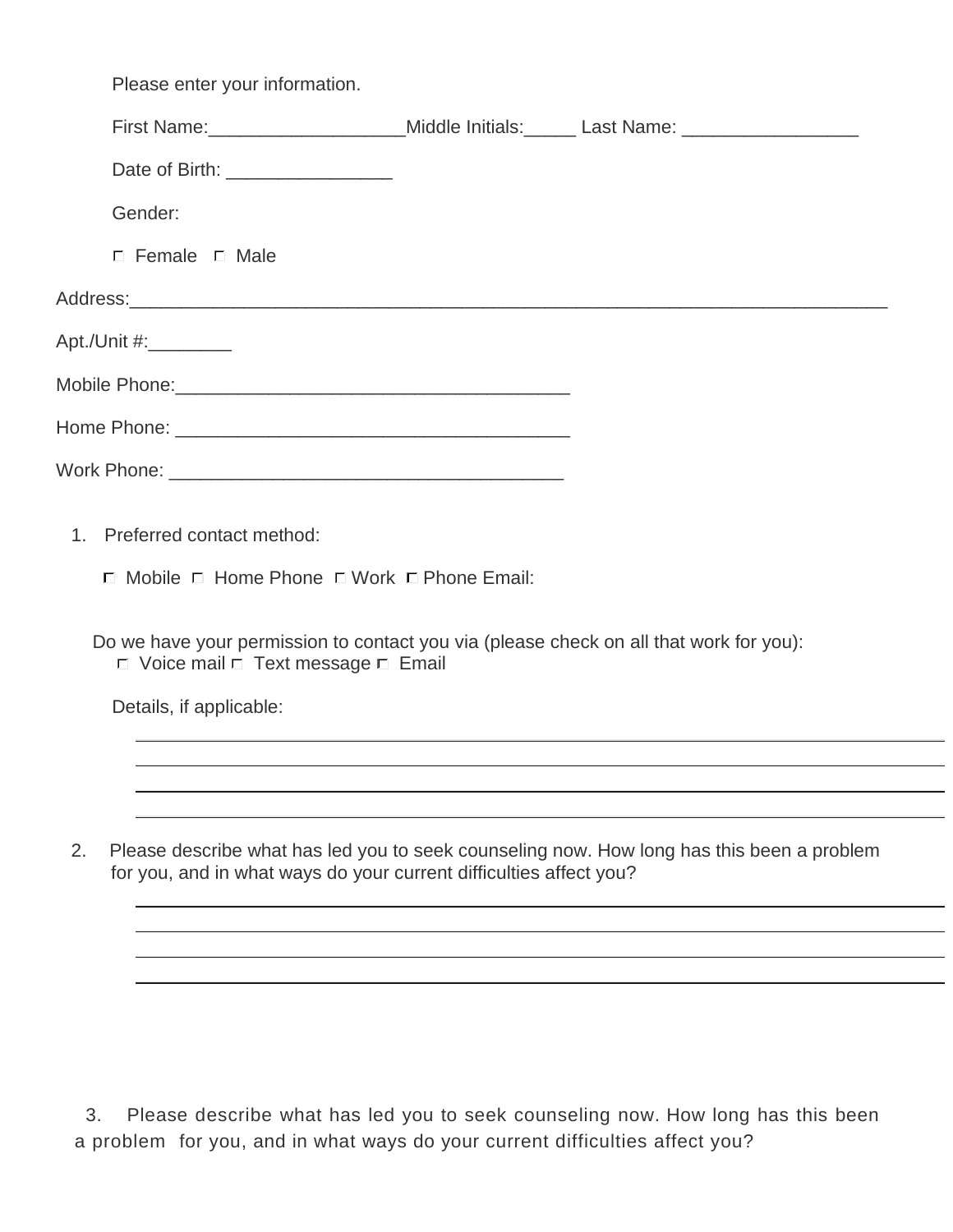4. Have you dealt with any of the following emotional / behavioral problems? Check all that apply.

- $\Box$  Alcohol abuse  $\Box$  Chronic lying  $\Box$  Distrustful
- 
- 
- $\Box$  Pornography use  $\Box$  Violent temper  $\Box$  Self-injurious
- $\square$  Inappropriate social  $\square$  Infidelity
- □ Sexual behaviors<br>outside your values

If "other(s)", please specify

- -
	-
	-
	-
	- $\square$  Relationship betrayal
	- Sexual difficulties
- 
- □ Drug abuse □ Extreme worry □ Hostile/angry
- $\Box$  Irritability  $\Box$  Impulsivity  $\Box$  Indecisiveness
	-

- - 5. What would you like to gain from counseling now? How would things be different if your difficulties were resolved?
	- 6. What methods have you been using to cope with these problems?

 7. What support do you have in your life (family / friends / school / work / pets/ social activities, etc)?

 8. Have you received psychotherapy or counseling in the past? If yes, when was this? Please list the mental health care providers' (Counselor / Psychologist / Psychiatrist) names to the best of your recollection.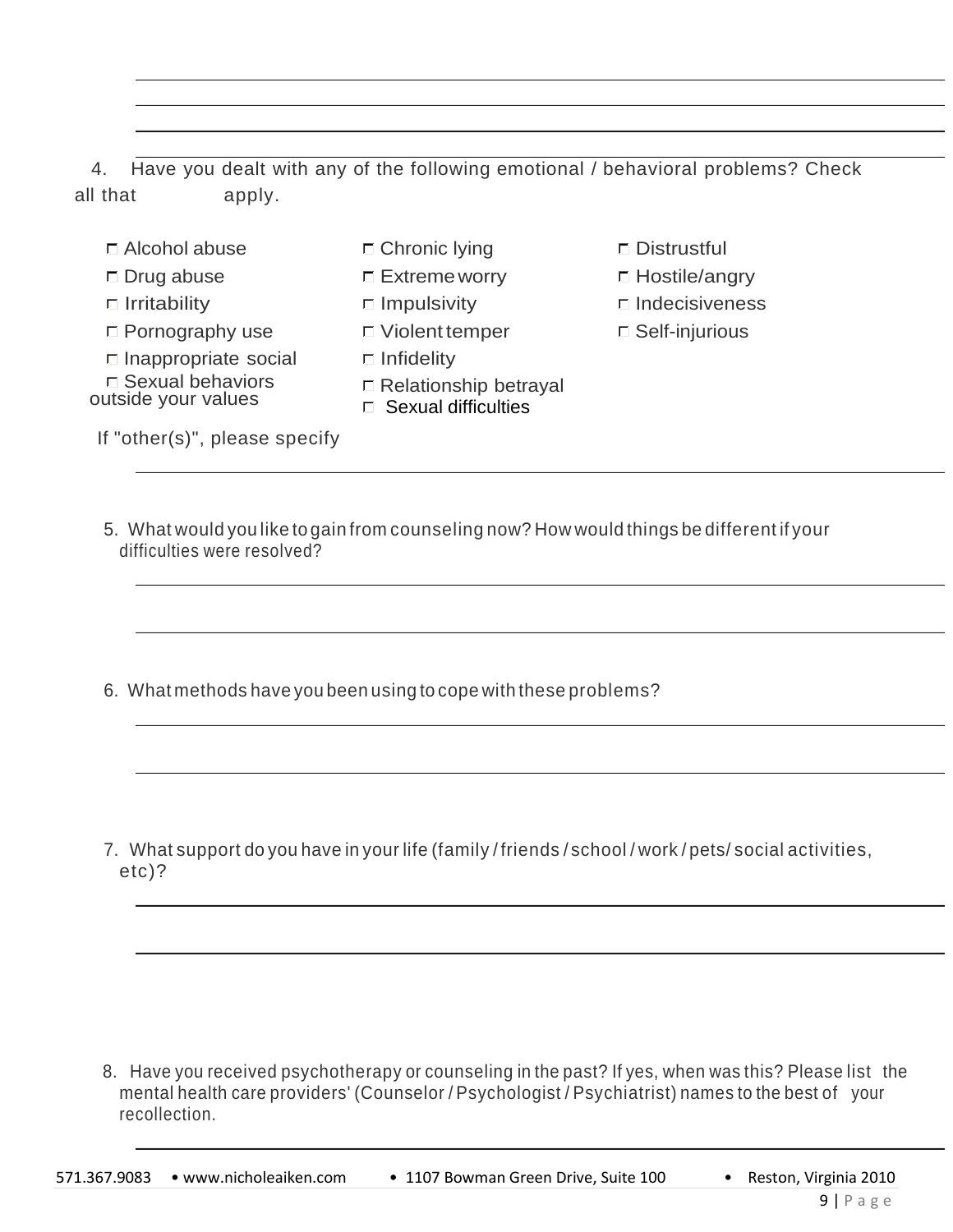9. If you have received psychotherapy or counseling in the past, please describe the problems you were having:

 10.Which -if any -of these substances do you currently use or have used in the past? Please use the box toindicate your age atfirst use andage at last use.(E.g.: Alcohol-16, 30)

| □ Alcohol                 | $\Box$ Caffeine | □ Hallucinogens<br>(e.g., LSD)        | □Nicotine/tobacco |
|---------------------------|-----------------|---------------------------------------|-------------------|
| $\Box$ Amphetamines/speed | □ Cocaine       | $\Box$ Inhalants (e.g., glue,<br>gas) | $\Box$ Ecstacy    |
| □Barbiturates/downers     | □ Crack cocaine | $\Box$ Marijuana or<br>hashish        | $\Box$ Other(s)   |

11. If "other(s)", please specify

Presence of family during your childhood: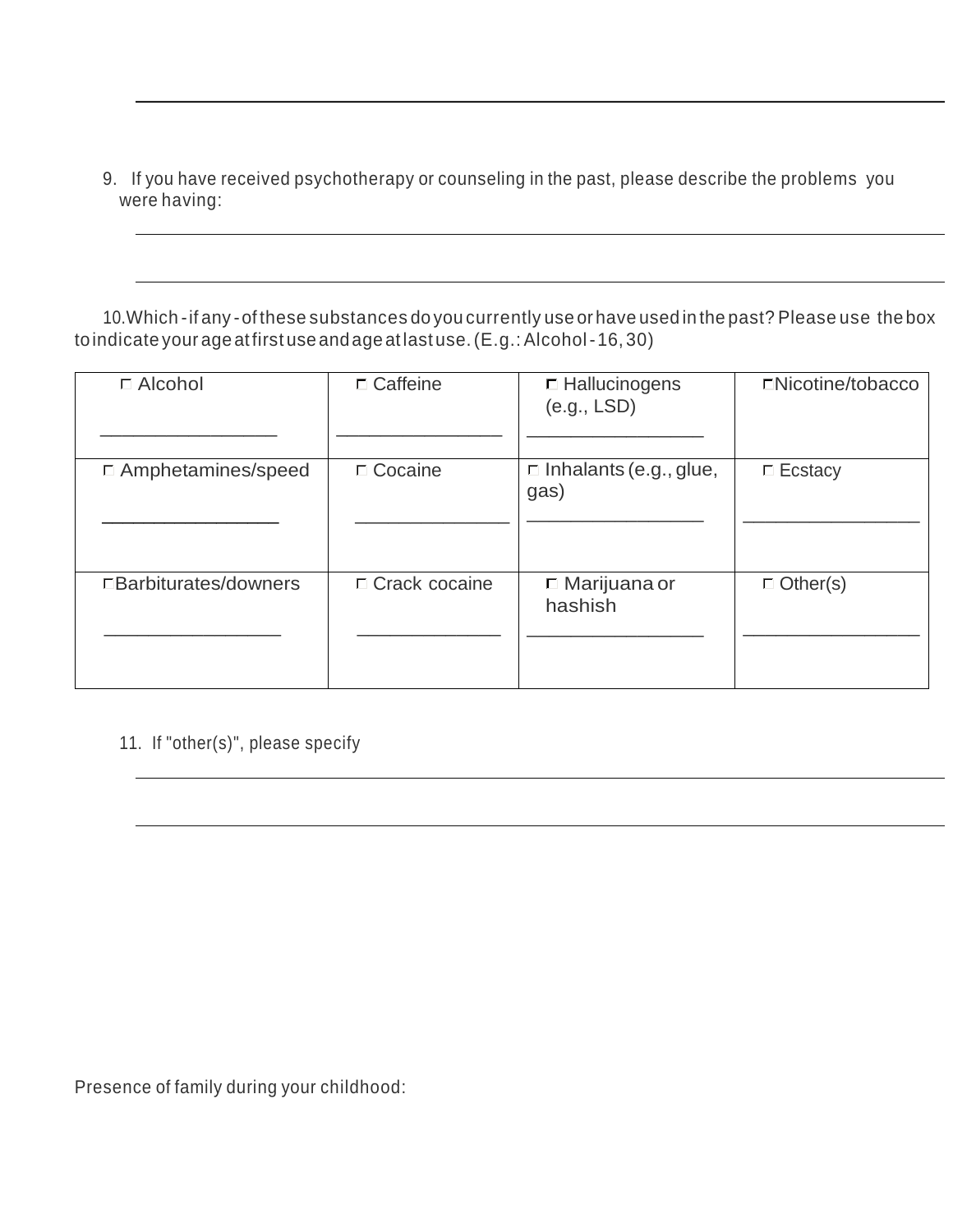|            | Present<br>entire<br>childhood | Present part of<br>childhood | Not present<br>at all | Don't<br>have | Mental health<br>issues? |
|------------|--------------------------------|------------------------------|-----------------------|---------------|--------------------------|
| Mother     |                                |                              |                       |               |                          |
| Father     |                                |                              |                       |               |                          |
| Stepmother |                                |                              |                       |               |                          |
| Stepfather |                                |                              |                       |               |                          |
| Brother(s) |                                |                              |                       |               |                          |
| Sister(s)  |                                |                              |                       |               |                          |

# 12. Please describe your childhood family experience:

□Outstanding home environment Chaotic home environment

- Witnessed physical/verbal/sexual abuse toward others
- Experienced physical/verbal/sexual abuse from **Others**

 $\square$ What I consider to be a normal family  $\square$  Other (please specify)

13. If "other", please specify

Is there a history of addictive behaviors in your family? Please use the box below to indicate the type of addiction, and if the abuse is active or in remission:

Other(s)

No one Father Mother Uncle(s)/Aunts Spouse/Significant Children

 $\Box$ Sibling(s)  $\Box$ Grandparent(s)  $\Box$ Stepparent (live-in)

14. If "other please specify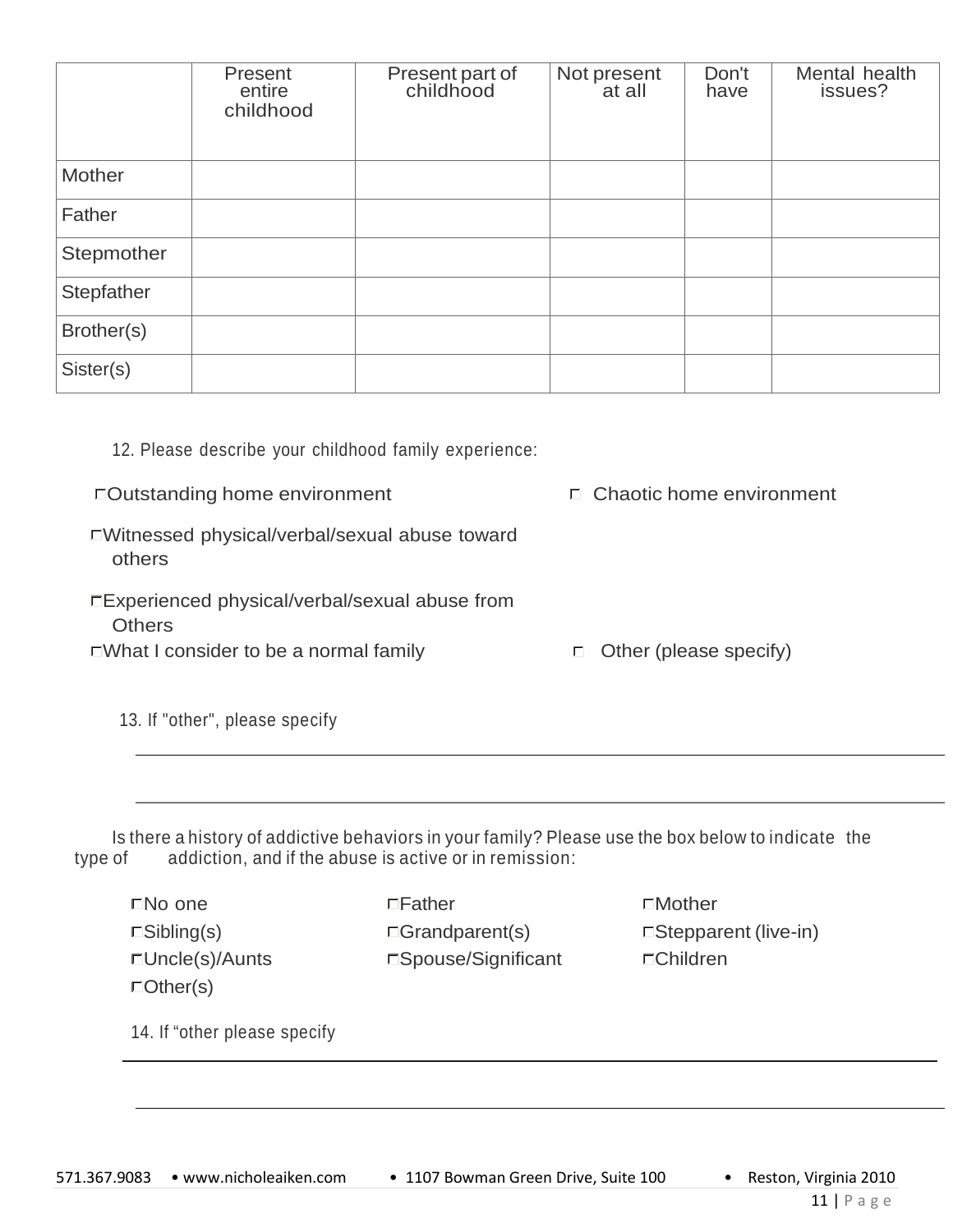Describe your current physical health:

| □Excellent  | $\Box$ Good |
|-------------|-------------|
| $\Box$ Fair | $\Box$ Poor |

15. If you are currently under care of a physician, please specify:

| Physician | Condition | Treatment |
|-----------|-----------|-----------|
|           |           |           |
|           |           |           |

# 16.Which medications (prescription and non-prescription) are you currently taking?

|   | Medication | Dosage | Since when? | Adverse effects |
|---|------------|--------|-------------|-----------------|
|   |            |        |             |                 |
| 2 |            |        |             |                 |
| 3 |            |        |             |                 |
| 4 |            |        |             |                 |

17.Marital status Please check and specify when applicable:

□Single, never married □ Engaged (if so, for how long?)\_\_\_\_\_\_\_\_\_\_\_\_\_\_\_\_\_\_\_\_\_\_\_\_\_

Married (If so, for how long?)\_\_\_\_\_\_\_\_\_\_\_\_\_\_\_\_\_

Separated (if so, for how long?)\_\_\_\_\_\_\_\_\_\_\_\_\_\_\_\_\_\_

Divorced (If so, for how long?)\_\_\_\_\_\_\_\_\_\_\_\_\_\_\_\_\_

Divorce in process (If so, for how long?) \_\_\_\_\_\_\_\_\_\_\_\_\_\_\_\_\_\_\_\_\_\_

□Prior marriages (self)

Prior marriages (partner) relationship

Never been in a long term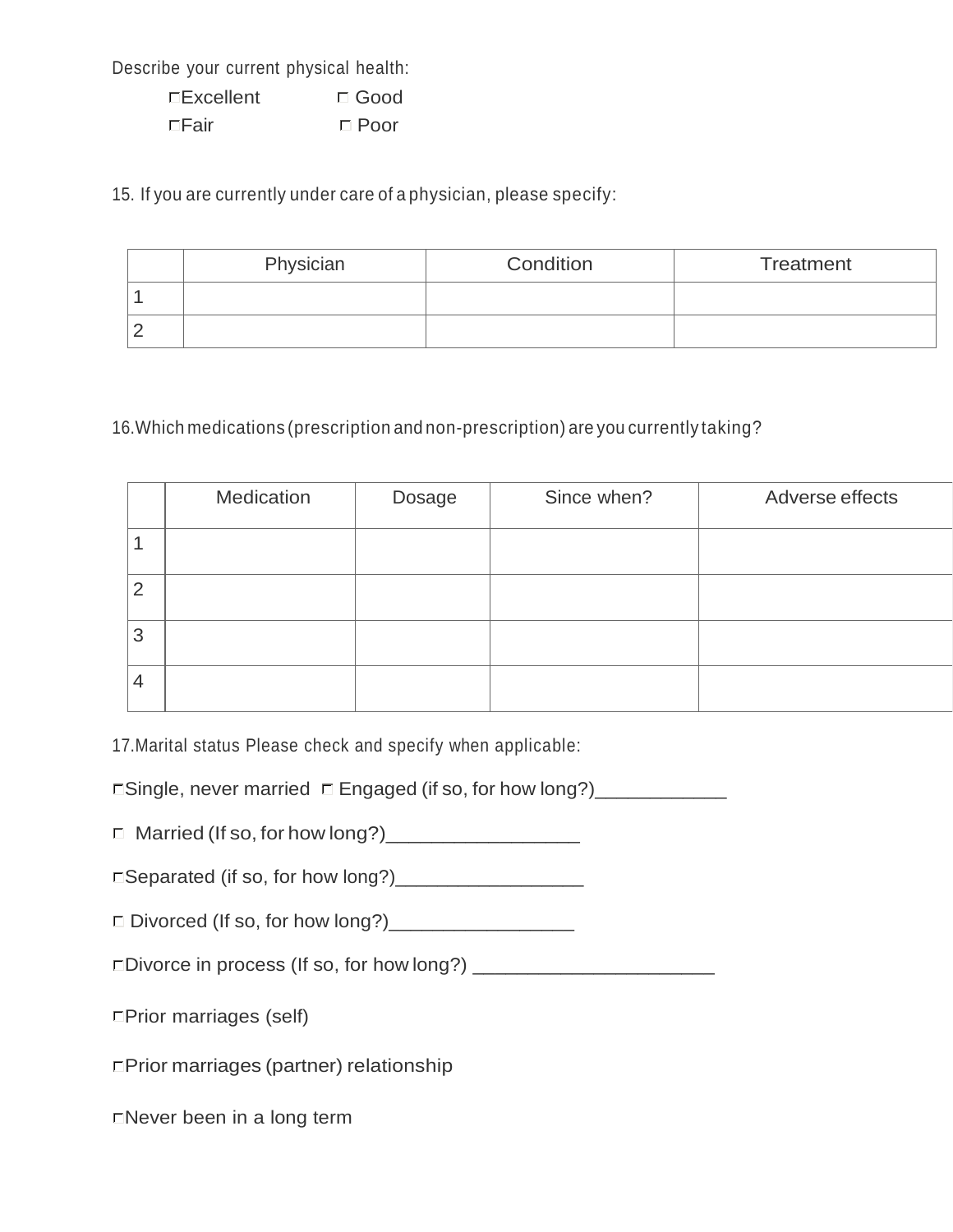18.Relationship satisfaction: Very satisfied Satisfied Somewhat satisfied Dissatisfied

Very dissatisfied

19.Describe any past or current significant issues in your intimate relationships:

20.Describe any past or current significant issues in your immediate family relationships

21.About your family- feel free to add extra pertinent information in the box below:

|                             | $Age(s)$ , if alive | Name(s) | Your age at the time of their |
|-----------------------------|---------------------|---------|-------------------------------|
| <b>Mother</b>               |                     |         |                               |
| Father                      |                     |         |                               |
| <b>Brothers</b>             |                     |         |                               |
| <b>Sisters</b>              |                     |         |                               |
| Children                    |                     |         |                               |
| <b>Maternal Grandmother</b> |                     |         |                               |
| <b>Maternal Grandfather</b> |                     |         |                               |
| Paternal Grandmother        |                     |         |                               |
| <b>Paternal Grandfather</b> |                     |         |                               |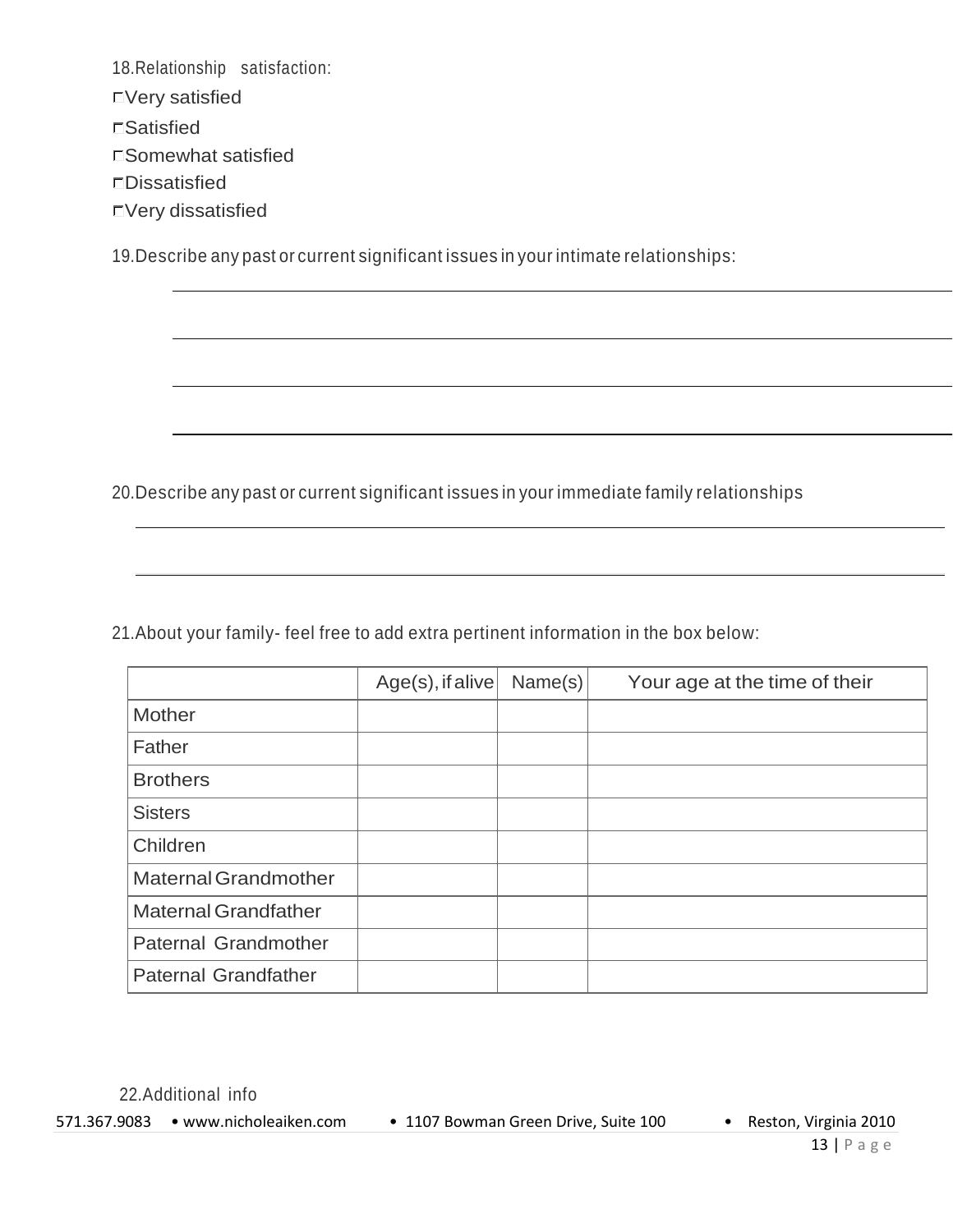List all persons currently living in your household:

| Name | Gender | Relationship to you | Current age |
|------|--------|---------------------|-------------|
|      |        |                     |             |
|      |        |                     |             |
|      |        |                     |             |

23.If currently employed:

What is your occupation?

Do you enjoy your work?

How many hours a day do you work?

Do you take work home with you?

Do you travel for work?

If so, how often are you typically away, and for how long?

24.Please check levels of education that you have completed and name the subject of the degree.

| □High School       | □ Vocational Training | □ Associates |
|--------------------|-----------------------|--------------|
| □ Bachelors Degree | □Masters Degree       | ⊏PhD         |

25.

How is your social interaction? Check all that apply:

| □ Normal social interaction                                    | □ solate myself                 | $\Box$ Very shy  |
|----------------------------------------------------------------|---------------------------------|------------------|
| $\Box$ Co-dependent                                            | □ Inappropriate sexual behavior | □Dominate others |
| $\Box$ Friends that are not healthy for me $\Box$ Co-dependent |                                 | $\Box$ Other*    |

\*If "other", please specify

26.What is your current financial situation? Check all that apply: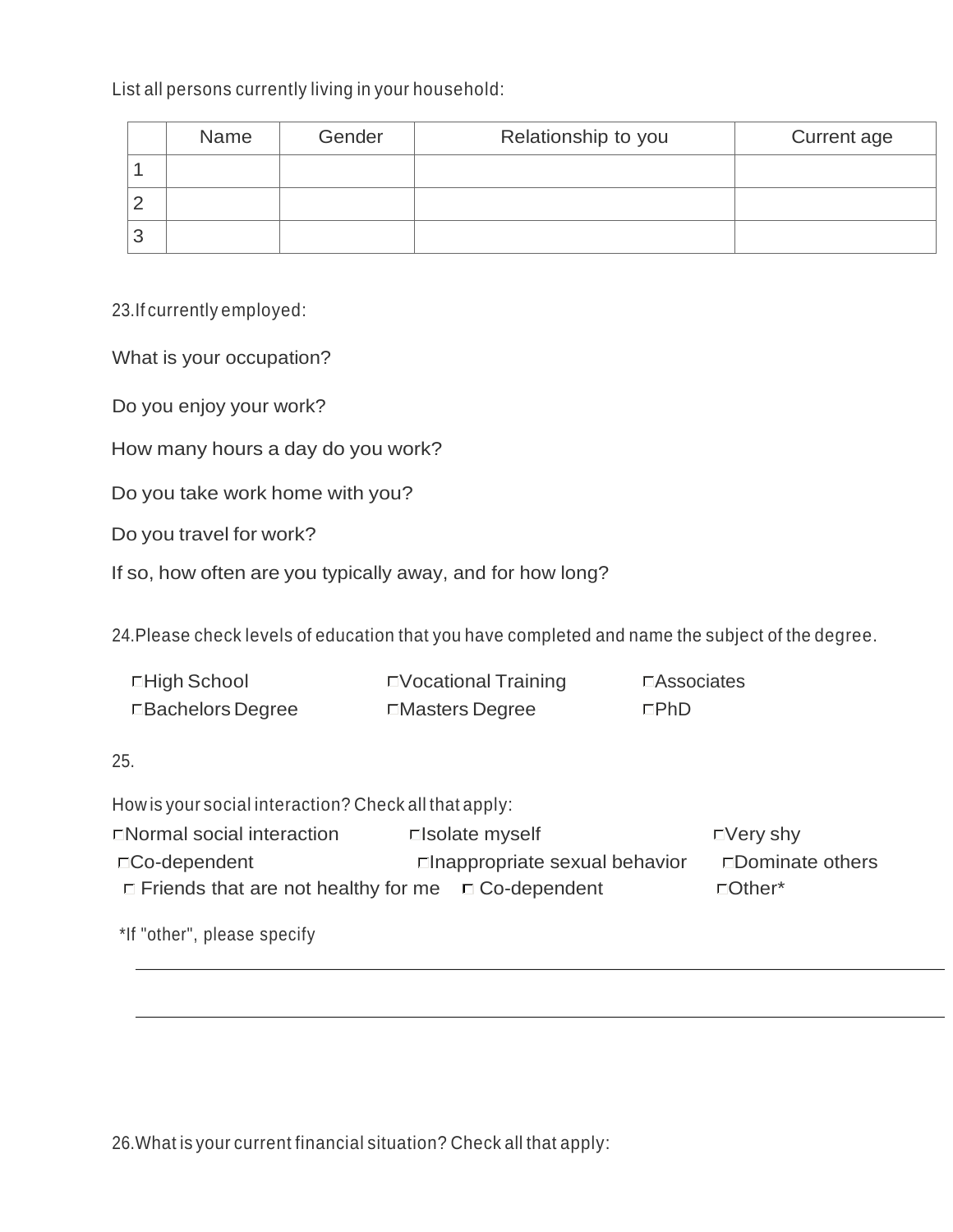Povertyor below-poverty Large indebtedness No current financial problems Relationship conflicts over income Impulsive spending Low to moderate financial problems Other (please specify)

\*If "other", please specify

27. What is your stress level? **Low** Average □Considerable Unbearable

28.What are the major causes ofyour stress? (marital /financial /career/sexual/ family / health/unfulfilled expectations, etc)

29.What are your methods and strategies for coping with stress?

30.What are your passions and leisure pursuits?

31.Do you exercise? If yes, what type of exercise, how often and for how long, on average?

32.Current symptoms checklist. Rate intensity of symptoms currently present:

| Abusive behavior towards others | <b>None</b> | Mild | Moderate | Severe |
|---------------------------------|-------------|------|----------|--------|
| Aggressive Behaviors            |             |      |          |        |
| <b>Agitation</b>                |             |      |          |        |
| Appetite Disturbance            |             |      |          |        |

| 571.367.9083 • www.nicholeaiken.com | • 1107 Bowman Green Drive, Suite 100 | Reston, Virginia 2010 |
|-------------------------------------|--------------------------------------|-----------------------|
|                                     |                                      |                       |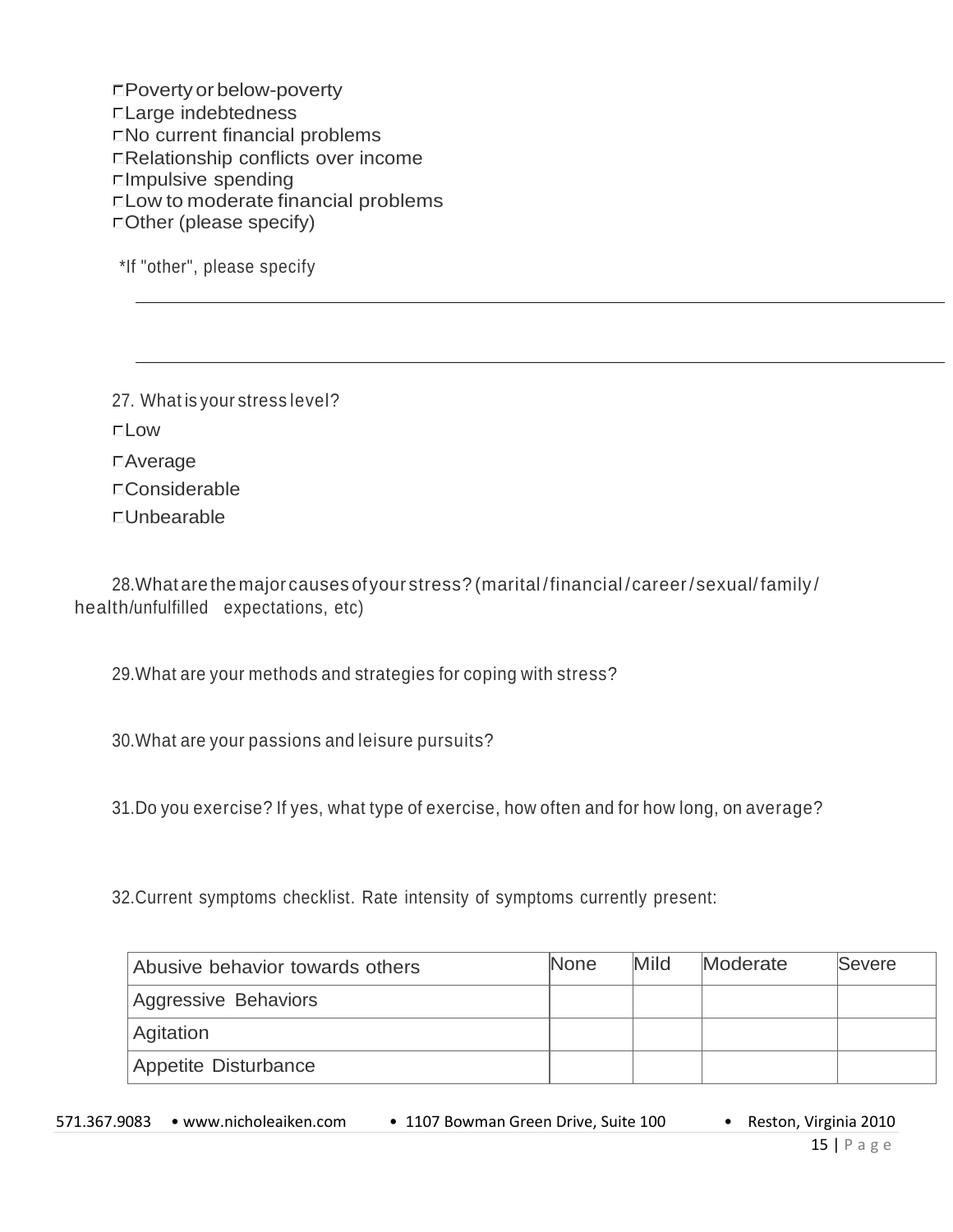| <b>Bingeing / Purging</b>       |  |  |
|---------------------------------|--|--|
| Chronic pain                    |  |  |
| Depressed Mood                  |  |  |
| Difficulty concentrating        |  |  |
| <b>Elevated Mood</b>            |  |  |
| <b>Emotional Trauma Victim</b>  |  |  |
| Fatigue/Lowenergy               |  |  |
| <b>Generalized Anxiety</b>      |  |  |
| Grief                           |  |  |
| Guilt                           |  |  |
| Highly emotional                |  |  |
| Hopelessness                    |  |  |
| Hyperactivity                   |  |  |
| Irritability                    |  |  |
| Mood swings                     |  |  |
| <b>Obsessions / Compulsions</b> |  |  |
| Panic attacks                   |  |  |
| Phobia                          |  |  |
| Physical trauma victim          |  |  |
| Poor grooming/hygiene           |  |  |
| Self-mutilation                 |  |  |
| Sexual dysfunction              |  |  |
| Sexual trauma victim            |  |  |
| Significant weight gain/loss    |  |  |
| Sleep disturbance               |  |  |
| Physical complaints             |  |  |
| <b>Sadness</b>                  |  |  |
| Substance abuse                 |  |  |
| Worthlessness                   |  |  |

\*If "other", please specify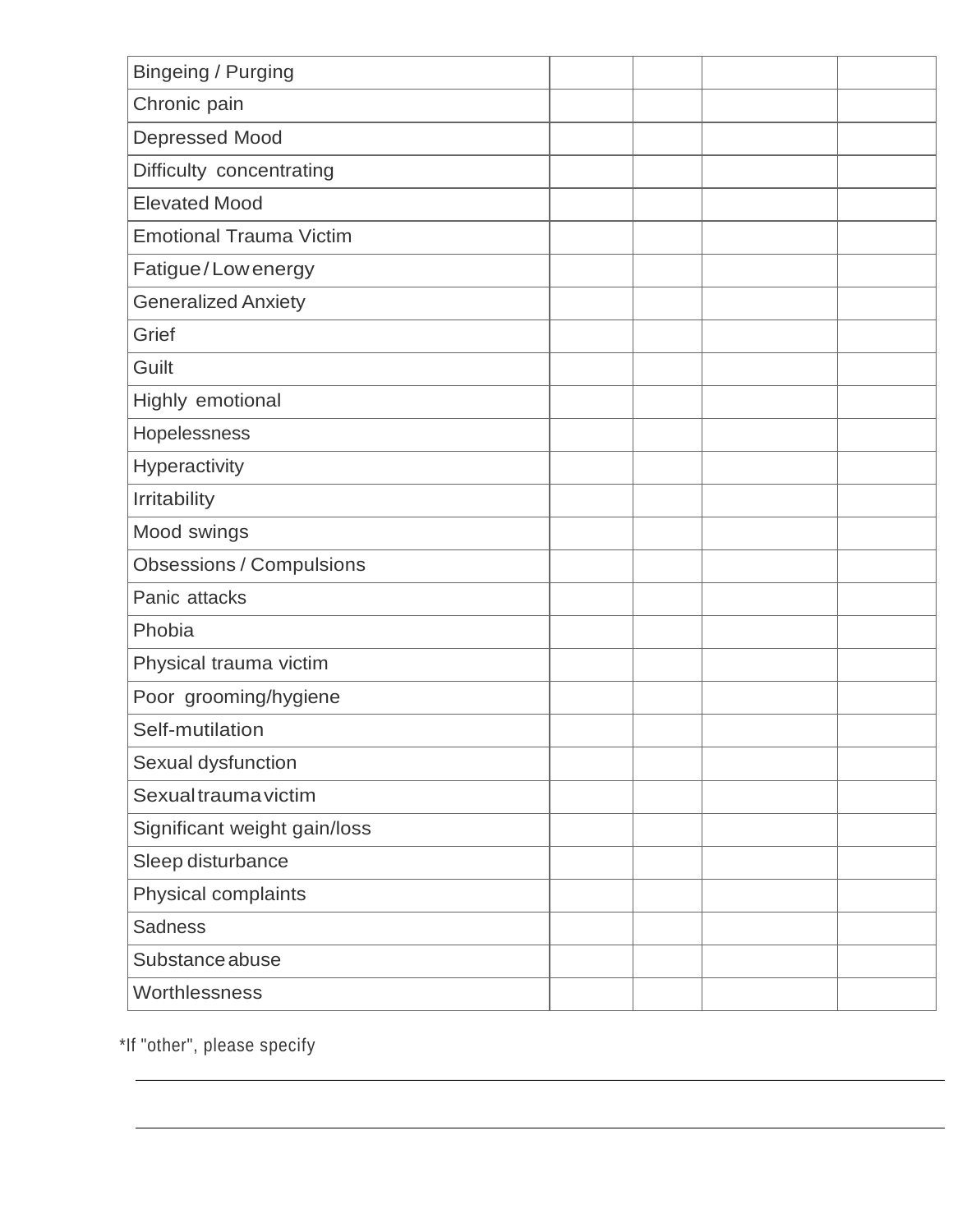34.Is there anything else you think Ishould know, orthat youwould like toshare, that would help me understand you and your situation more completely?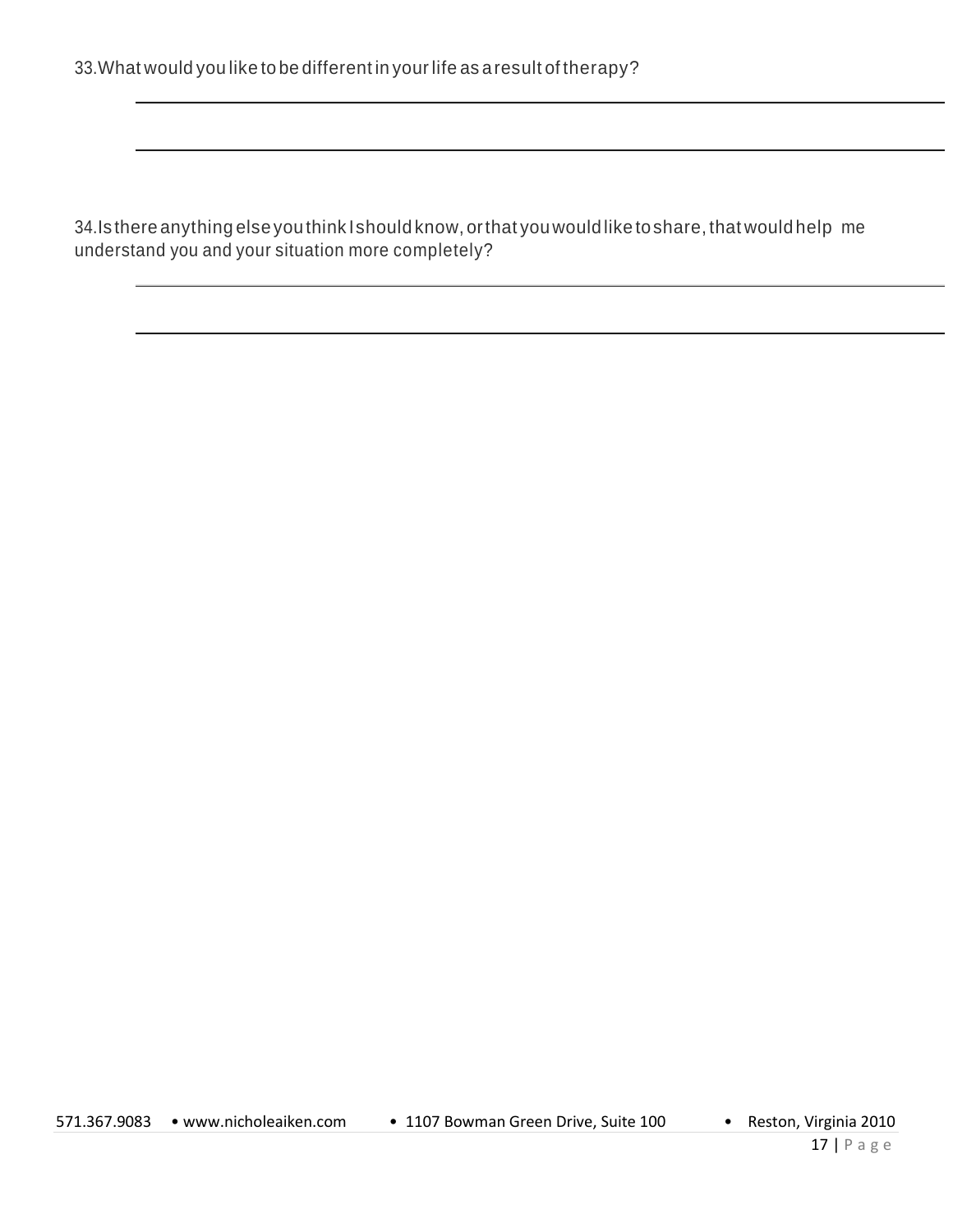- **I have thoroughly read and fully understand the Informed Consent and the therapy policy pages of this document.**
- **I understand that I am financially responsible for charges and fees incurred. And I agree to honor the 24-hour cancellation policy.**
- **I understand limits of confidentiality and all mandated reporting by my therapist.**
- **I understand that any disclosures of sex with a minor, viewing underage pornography, or sexual behavior with minors (a person under the age of 18) is reportable under law by all Nichole Aiken, LLC therapists.**
- **I agree to respect the boundaries of contact between sessions and understand email and text is not an appropriate form of processing what is best discussed in session.**
- **I understand that emailing, texting and cell phone are not guaranteed as confidential.**
- **I understand and agree to the illness policy and will conduct sessions via phone if I am ill and agree that if my therapist is ill, she/he will conduct via phone.**
- **I understand and agree to the social media boundaries and policy.**
- **I have answered all questions in full, truthfully and to the best of my knowledge.**
- **I have had all questions about this document answered and sign willingly.**
- **I authorize my therapist employed with Nichole Aiken, LLC. to provide psychotherapeutic treatment for me, the client, signing below:**

| Client's name (printed): |  |
|--------------------------|--|
|--------------------------|--|

**Client's signature:**  $\blacksquare$ 

| Date: |  |
|-------|--|
|       |  |

| Therapist's name (printed): |  |  |
|-----------------------------|--|--|
|                             |  |  |

**Therapist's signature:**  $\blacksquare$ 

| $\sim$<br>ירפו<br>. .<br>Dal <del>c</del> . |  |
|---------------------------------------------|--|
|                                             |  |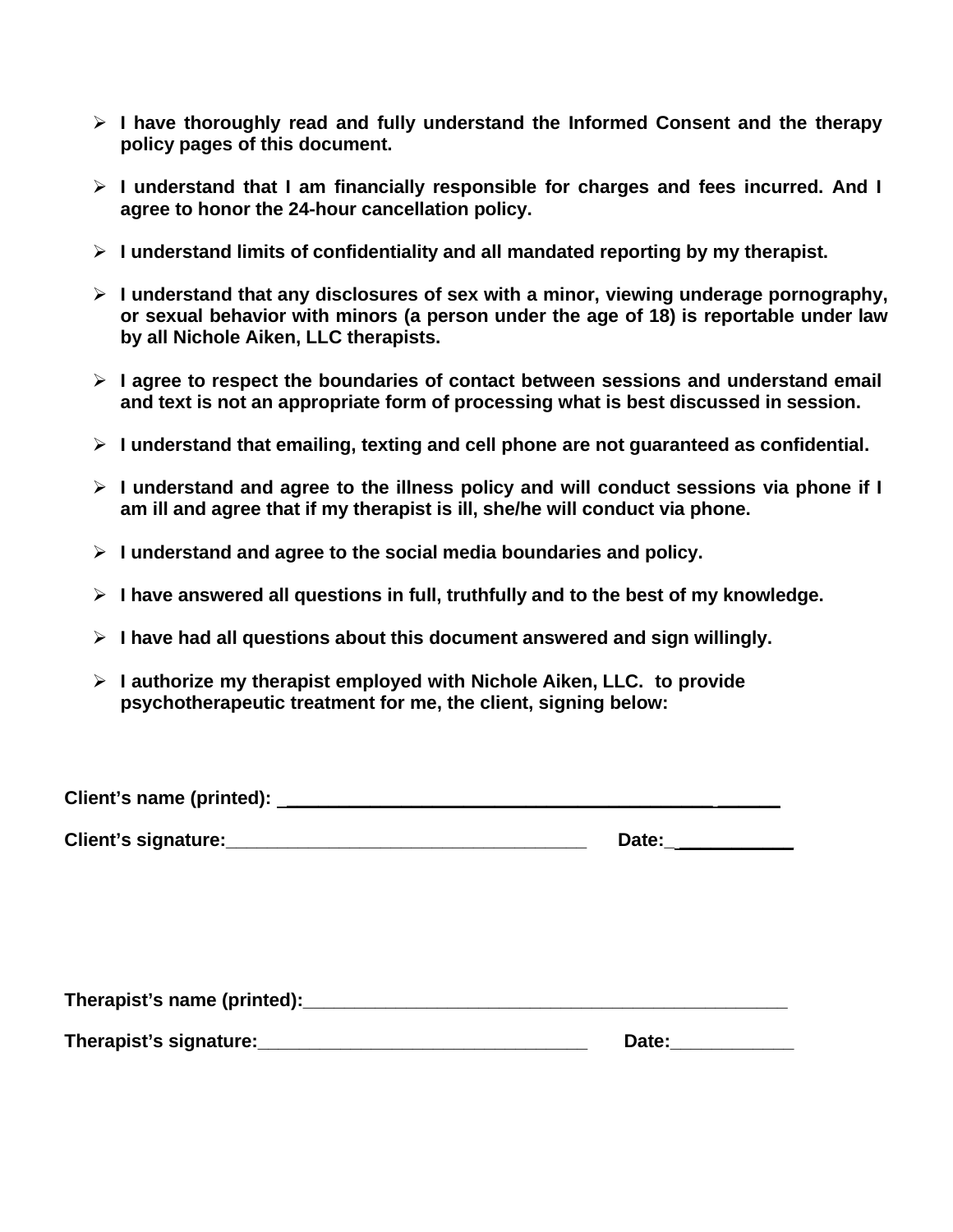*Please note that the information on this form will be securely entered and stored in a HIPAA compliant online virtual terminal that is password protected for your safety. Once your information has been entered by your therapist to the secured terminal, these paper forms will be shredded and destroyed immediately to protect your information. While all secure methods to protect your information are in place, and we take your safety seriously, no company can 100% guarantee that any online system cannot be breached, thus you are accepting responsibility and risk in allowing Nichole Aiken, LLC to store your information for therapy charges.*

I authorize my therapist with Nichole Aiken, LLC. to keep my signature and card information on a virtual terminal file that is password protected and HIPAA compliant in order to charge therapy session fees (individual, group, workshops, couples, family or other), and any fees related to therapy related materials (workbooks, DVD's, CD's, and other materials, and/or fees), or for any appointments with my therapist that are not cancelled 24 hours before the scheduled appointment time to be charged to my credit, charge, or debit card as filled out below for therapy services provided to:

Therapy Client's Name:\_\_\_\_\_\_\_\_\_\_\_\_\_\_\_\_\_\_\_\_\_\_\_\_\_ (Please Print)

I understand that this authorization is valid until canceled in writing. I understand that though this information is secured in an online protected client file, and is unlikely to be tampered with, I agree to assume the risk if the file and credit card information is compromised. I understand that charges for ongoing services or materials will normally be posted to my credit/debit/flex card account within 48 hours of each session date.

Additionally, I agree that the card listed below may be charged by my therapist with Nichole Aiken, LLC. In order to settle any outstanding balances accrued by

the above listed client upon termination of therapy services including any materials (i.e. books, CD's, DVD's) that I have not returned within one week of completion of my therapy services. I understand that if a charge back fee is incurred or a retrieval fee of is incurred, I am responsible for these fees. \_\_\_\_\_\_\_\_\_\_\_\_\_(Initial here)

I agree that if I have any concerns or questions regarding charges to my account, or if the charge fails to post to my account, I will contact my therapist with Nichole Aiken, LLC for assistance and/or disclosure. I agree that I will not dispute any charges with my credit card company unless I have already attempted to rectify the situation directly with my therapist and those attempts have failed. (Initial here)

Further, if I am assuming session payment responsibility for the client above whose name is listed in the printed area, and that client is someone other than myself, I understand that I am not entitled to information pertaining to confidential therapy sessions as provided by this person's therapist at Nichole Aiken, LLC.

(Initial here)

| 571.367.9083 • www.nicholeaiken.com | • 1107 Bowman Green Drive, Suite 100 |  | Reston, Virginia 2010 |
|-------------------------------------|--------------------------------------|--|-----------------------|
|-------------------------------------|--------------------------------------|--|-----------------------|